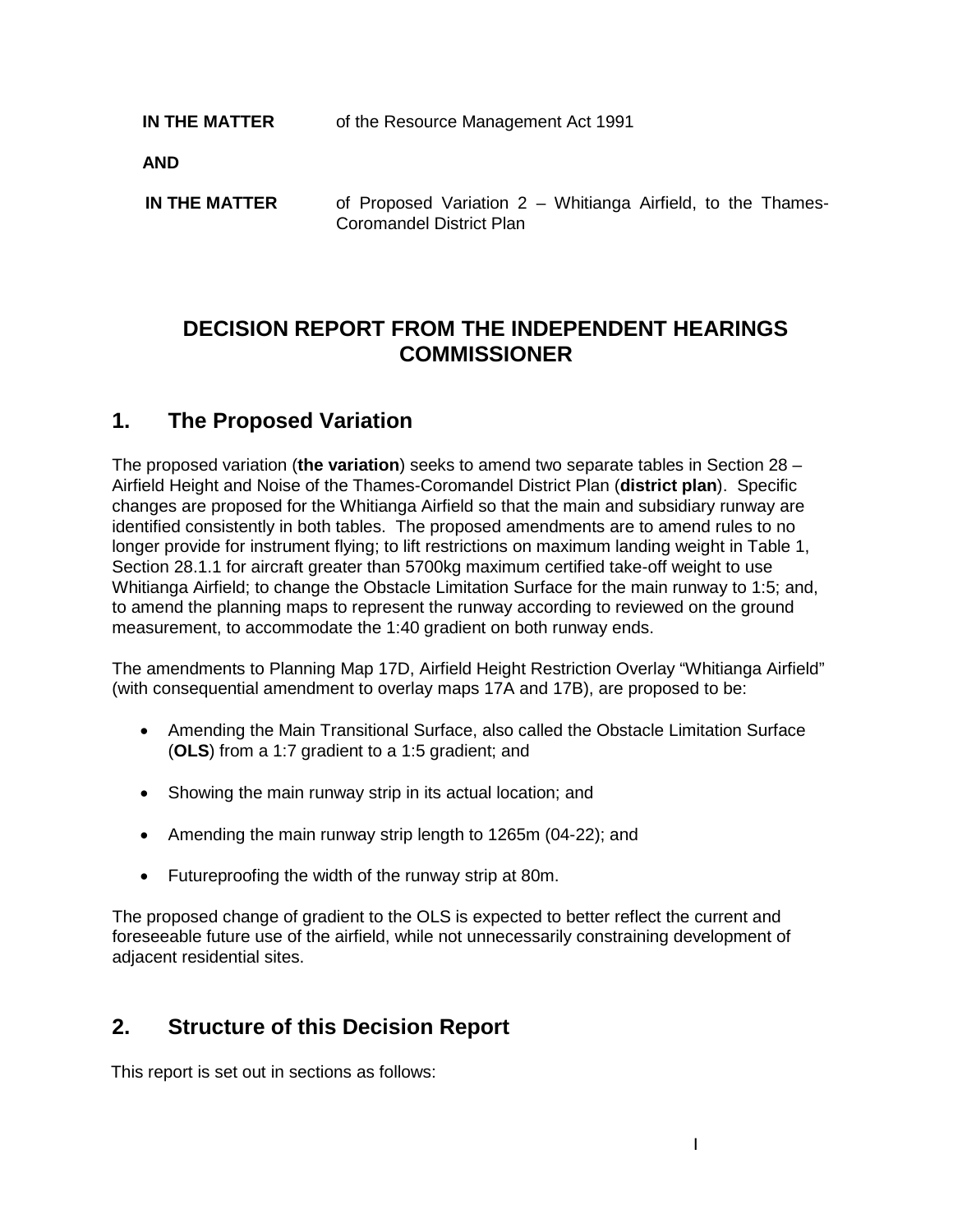- Section 1 The Proposed Variation, which summarizes the proposal.
- Section 2 Structure of this decision report.
- Section 3 Submissions and further submissions.
- Section 4 Statutory framework for the decision on the variation and the submissions.
- Section 5 The hearing.
- Section 6 The issues.
- Section 7 Statutory considerations and plans.
- Section 8 Section 32AA of the Resource Management Act 1991 (**RMA**).
- Section 9 The overall decision.
- Attachment 1 Decisions on the submissions and further submissions.
- Attachment 2 Proposed Variation 2 as approved.

Attachment 3 Planning map 17D.

# **3. Submissions and Further Submissions**

## **3.1 Notification**

The variation was publicly notified on 11 August 2017 following which 8 submissions were received. These were duly also notified and 25 further submissions received by the closing date of 6 October 2017. Details of the submissions and the further submissions are provided in the Council's section 42A RMA report (**section 42A report**).

The eight submissions received were from David Cranna, Grant Biel, the Mercury Bay Aero Club, Ken Heslin, Jan Kenny, John Stephenson, Keith Vernon and Whitianga Waterways.

## **3.2 Decisions on submissions**

When making the decisions, clause 10 of the First Schedule of the RMA requires reasons to be given for accepting or rejecting any submissions. The decision may also include consequential amendments arising out of submissions and any other matters considered relevant and within the scope of aspects raised in submissions. The decisions are addressed below.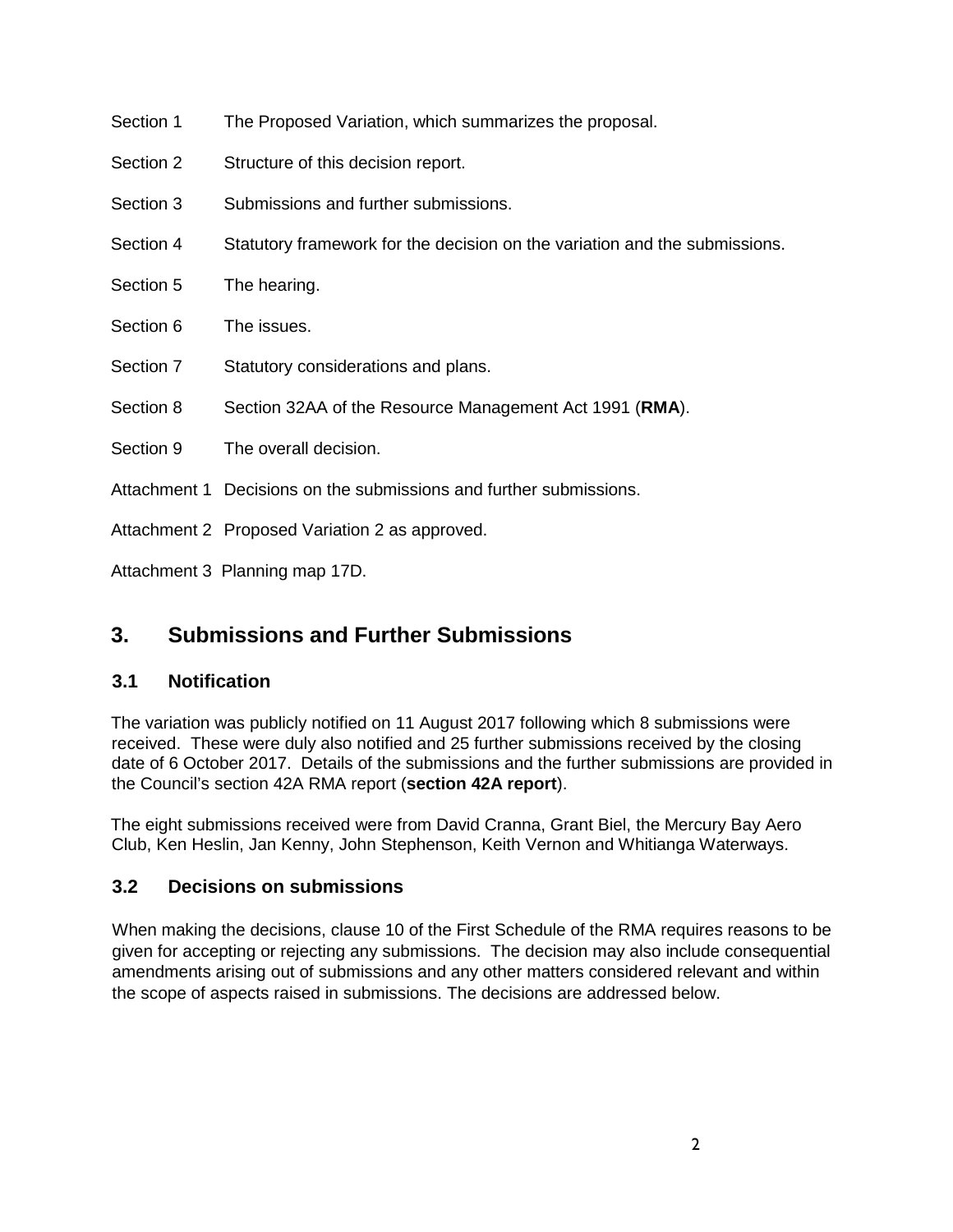# **4. Statutory Framework**

## **4.1 Statutory framework**

The statutory framework for assessing the variation includes Part 2 of the RMA (purpose and principles), sections 31 and 32 (functions, powers and duties) and sections 73, 74 and 75 (standards, policy statements and plans). These include particularly, the variation aligning with other RMA policy and planning instruments.

Particular regard is to be given to the section 32 report on the notified version of the variation and a further evaluation, under section 32AA of the RMA, is to be completed of the changes that have been made since that report. That includes changes that are made as part of the decision on the variation.

Clause 10 of Schedule 1 of the RMA sets out the requirements of the decisions on the submissions and further submissions. There is the need to give a reasoned decision on the submissions received. It also requires that the decisions include, and have particular regard to, a further evaluation of the variation that is undertaken in accordance with section 32AA.

## **4.2 Relevant statutory documents**

In relation to the relevant statutory documents:

Section 75(3) of the RMA requires that the variation must "give effect to":

- Any national policy statement; and
- Any New Zealand Coastal Policy Statement;
- A national planning standard; and
- A regional policy statement.

There were no provisions brought to my attention in relation to the above although I accept otherwise, that the variation would not conflict with any regional planning provisions, whether operative or proposed.

Section 75(4) of the RMA also requires that the variation not "be inconsistent with" a water conservation order or regional plan for any matter specified in section 30(1). I am satisfied that I do not need to consider section 75(4) in coming to a decision.

Section 74(2) of the RMA requires that I must "have regard to":

- Any proposed regional policy statement; or
- Any proposed regional plan; or
- Any management plans or strategies prepared under other acts.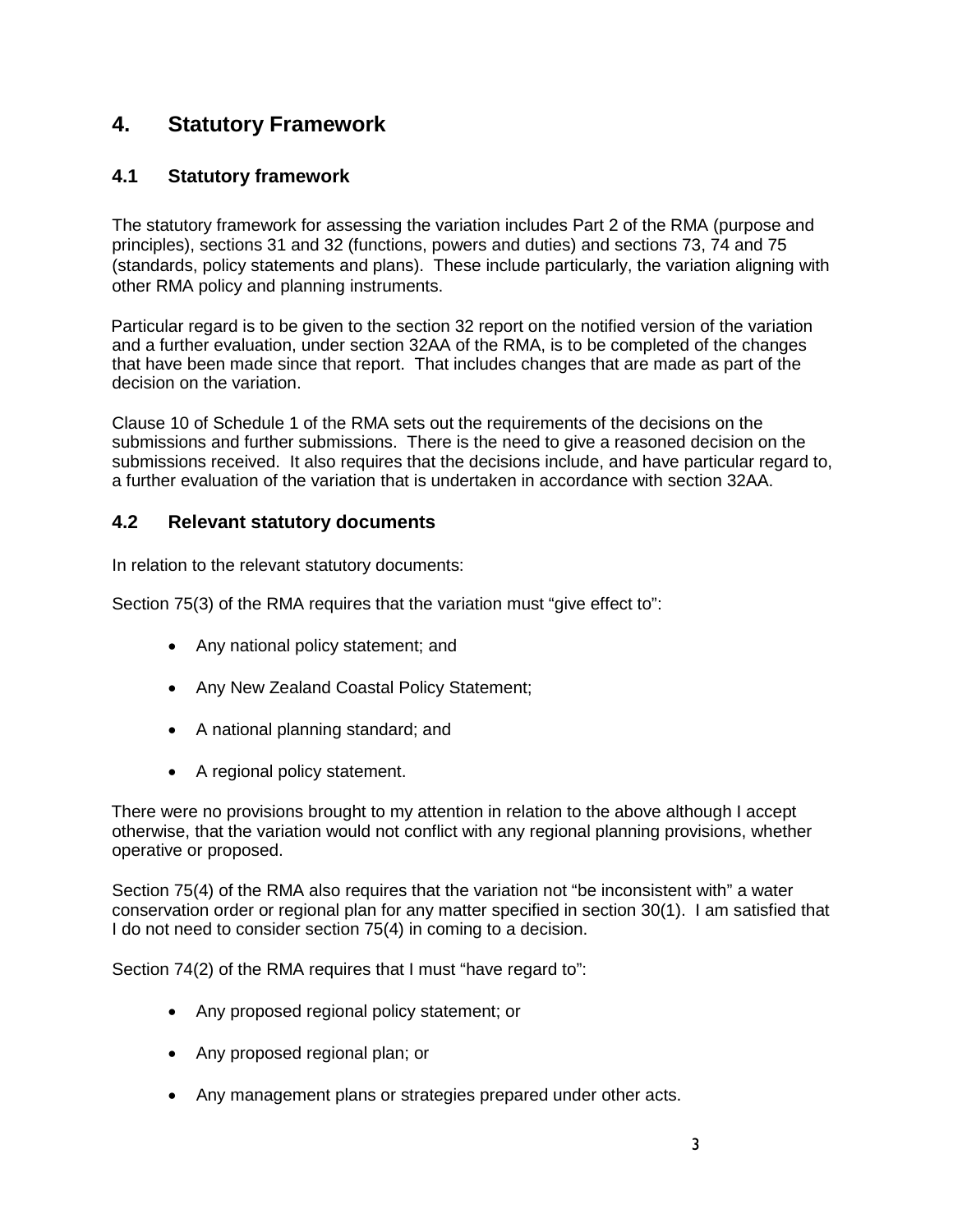Again, there were no proposed regional policy statements or proposed regional plans brought to my attention and no management plans/strategies identified as being relevant to my considerations.

## **5.0 The Hearing Process**

## **5.1 The hearing**

The hearing associated with the variation and the submissions was held at the Council chambers in Thames 8 December 2017. It was attended by the following:

### **Council/Applicant**

Elisabeth Resl, consultant planner and section 42A report writer Dave Park, aviation consultant, engineer Bruce Baker, Council Senior Policy Planner Anna Somervell, District Plan Co-ordinator

## **Submitters**

Whitianga Waterways Russell Bartlett, legal counsel Leigh Hopper, Managing Director, Hopper Developments and Director, Whitianga Waterways Murray Smith, consultant aviation engineer David Lamason, consultant planner

Mercury Bay Aero Club Bill Beard, President Brian Wigley, Vice President Philip Hart, Committee member

Not all the submitters and further submitters were in attendance and so, for the record, I confirm that all the submissions and further submissions have been taken into account in my consideration of the variation.

## **5.2 The process of the hearing**

Presentations were made by the respective parties (Whitianga Waterways, the Aero Club and Council) and I provided the opportunity for discussion between the parties and myself on the points of interest. It was apparent that whilst each party expressed differing views that they had a common interest in achieving the best outcome for the future of the airfield in the interests of the Whitianga community. I discussed with the parties, and we agreed upon, an adjournment of the hearing to provide for further consultation, particularly to allow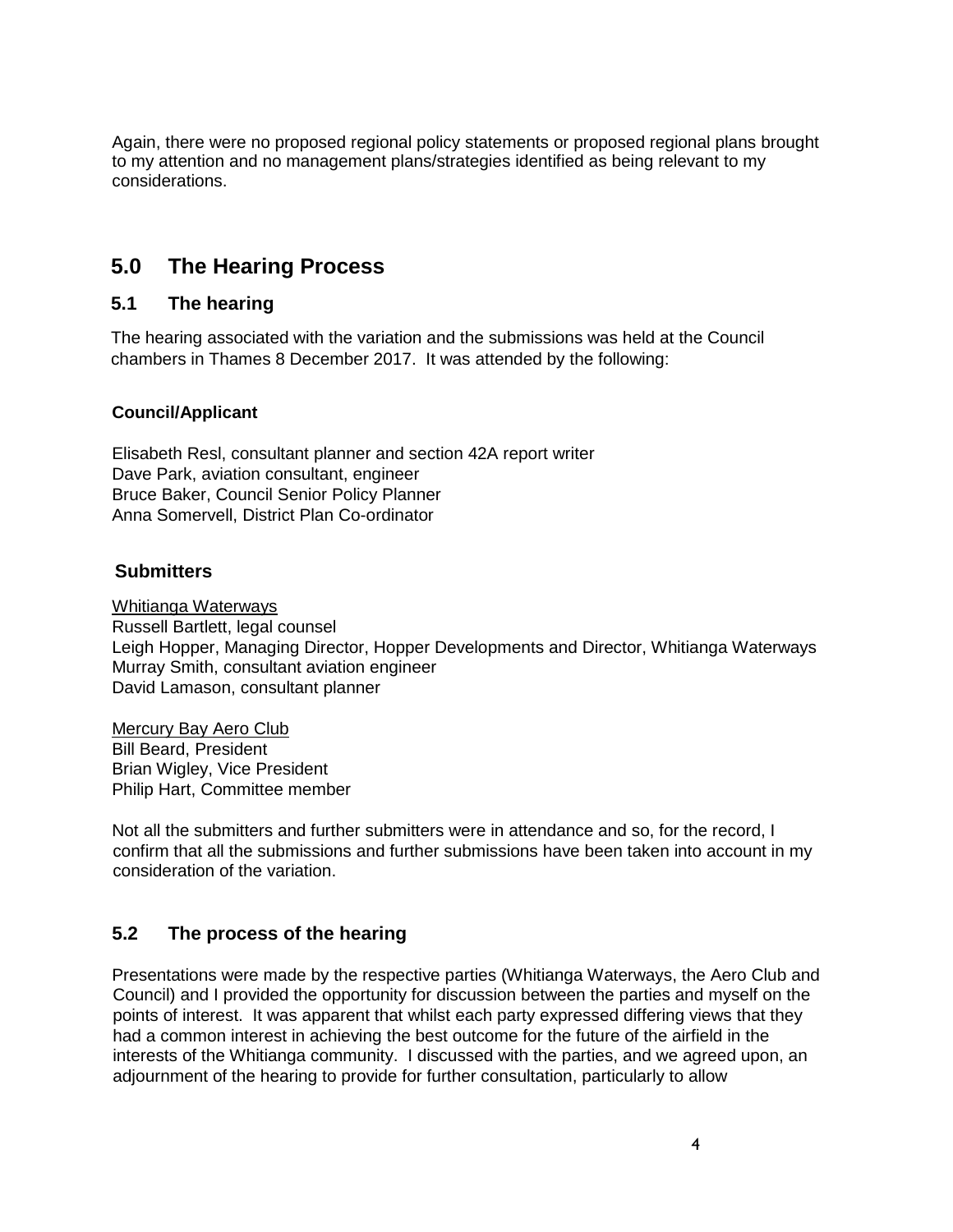consideration of what options may be available to the parties to meet the aims of the variation and their concerns.

Directions dated 11 December 2017 were then issued by me with the date 31 January 2018 set for advising me regarding the outcome of further consultation, or progress to date. A further Memorandum was later issued on 12 February 2018 advising that I considered there was a need to extend that date to await a further plan being prepared by the Council, that plan not being available before 19 February 2018.

Some time elapsed from that date for confirmation and agreement being received. That lapsing of time is not desirable in terms of making resource management decisions in a timely manner. However, interim advice during that period was positive in terms of an agreed position being likely to be reached. Written advice regarding the agreement subsequently reached was received from Whitianga Waterways on 25 January and 18 May 2018, from Council on 2 February 2018 and from the Aero Club on 18 May 2018.

The hearing was closed on 15 June 2018 when I had considered all the information and was of the view that it was not necessary for the hearing to be reconvened in order for me to complete this decision report.

## **6.0 The Issues**

### **6.1 Introductory**

It is appropriate to record at the outset that the issues for consideration were reduced given the approach of the parties to resolving differences and accommodating others' points of view, all in the best interests of the airfield and the community's interest in it, including any potential impacts from its operation.

The issues to be resolved included:

- Showing the actual ground layout of the airfield runway.
- Resolving the OLS, it being claimed that 1:7 is an unnecessary constraint.
- Recognising the airfield as an important existing and future air transport facility, both locally and regionally.
- A desire to attract quality air transport services, charter and scheduled, based on small commuter type aircraft (typically less than 20 seats).
- Using the OLS specifications to protect the airfield's operations from potentially encroaching development and reverse sensitivity.
- Recognising the positive contribution made by the airfield to the local community, including the business community, and the need to protect and enhance its operation.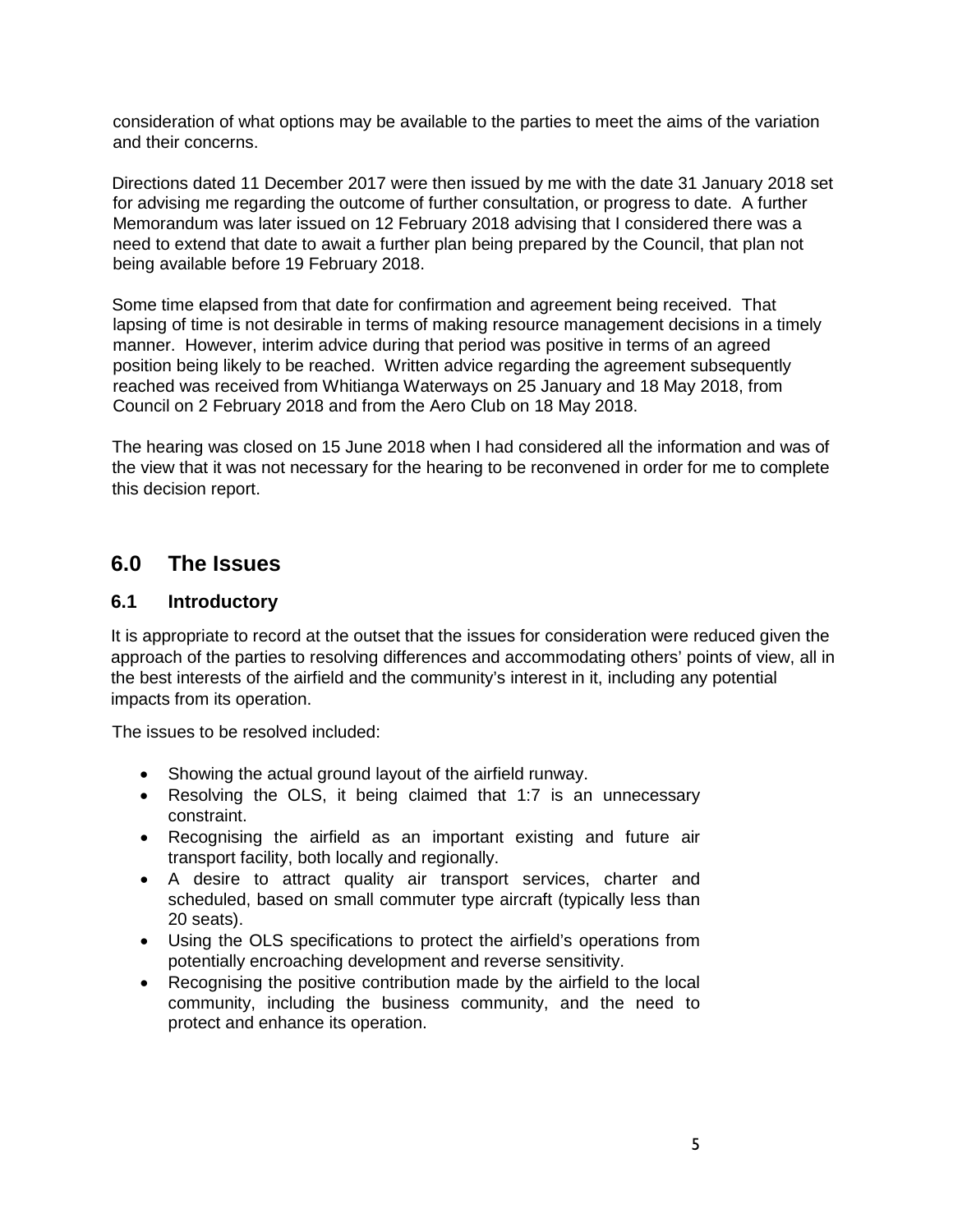## **6.2 The adjournment**

The adjournment saw the opportunity for some conferring between the parties. The agreed position sees the following:

• The planning map to show a 4.5m clearance at the centreline of the proposed road at the northern corner of the runway.

### Comment

I find agreement with that notation.

• The planning map to show the 1:5 Obstacle Limitation Surface on the main runway.

#### **Comment**

I find agreement with that notation.

• The 4.5m clearance to be specifically stated on the planning map, at both ends of the runway.

#### **Comment**

This can be notated on the planning map and supported by an explanatory note in Section 28.3, Rule 1, Table 1 in the row for Whitianga to state, after 1:40**,**

"At both ends of the runway a minimum 4.5m clearance shall be achieved in the location shown on planning map 17D Whitianga Airfield".

• The inner edge is shown on the planning map.

#### **Comment**

This is the point where the take-off gradient starts from. However, it is not a surveyed point and thus difficult to write a rule for the inner edge. The best I understand the Council can do is to show it on the Smart Maps Planning module, where someone can zoom in to measure the distance between where the gradient starts and their proposed building and thus determine the building height and check compliance. Smart Maps is not part of the District Plan but has all the information that is shown on the District Plan planning maps.

# **7.0 Statutory Considerations and Plans**

The various provisions of the RMA were addressed in the variation as it was lodged and in the evidence from the at the hearing. I find those provisions have been satisfactorily addressed. In relation to the relevant statutory documents, I find similarly that the variation as lodged and the evidence for the applicant at the hearing satisfactorily addressed these documents and plans. These documents were further considered in the section 42A report.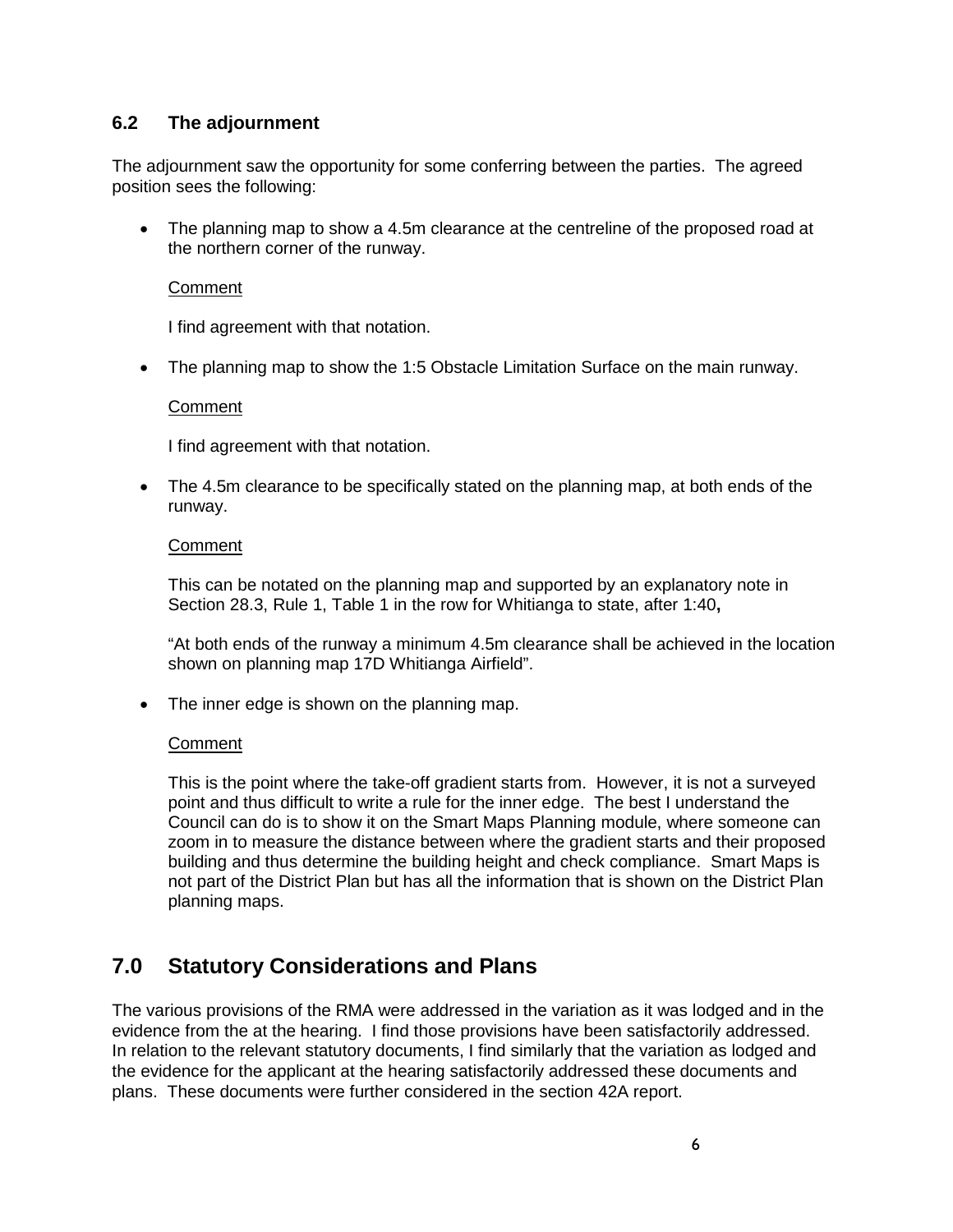The matters raised in the submissions were all considered and consequently, the matters that were raised in the further submissions.

# **8.0 Section 32AA RMA**

Section 32AA requires a further evaluation of any changes that have been made to or are proposed to the variation since the evaluation report for the original variation proposal was completed. This further evaluation is to be undertaken at a level of detail that corresponds to the scale and significance of the changes and be published in an evaluation report that is made available for public inspection at the same time as the decision on the proposal is released or, be referred to in the decision-making record in sufficient detail to demonstrate that the evaluation was undertaken in accordance with this section.

The variation as lodged with the Council by the applicant included an analysis as required by section 32 of the RMA and covered the provisions as proposed in the variation. I have no issues with that analysis.

Following notification and public participation by way of submissions and further submissions, the variation has been amended, largely to reflect the matters covered in the further consultation between the parties to the hearing. The amendments are in accord with the submissions and also generally, with what was sought by the Council in the variation as it was notified.

On that basis, I consider there has been sufficient evaluation of these amendments which, as stated, are in line with the variation as notified. Further, the amendments are also in accord with the position that was agreed by the submitters and Council following the adjournment of the hearing.

# **9.0 Overall Decision**

Pursuant to Clause 10 of the First Schedule of the Resource Management Act 1991, I have determined, for all the reasons above, that:

- a. Variation 2 is approved, with amendments to the notified version, as per Attachment 2.
- b. The submissions that support Variation 2 are accepted in part to the extent that changes are made to the notified version, as per Attachment 2.
- c. The submissions that are neutral, opposed in part and opposed are accepted in part and to the extent that Variation 2 is approved, with amendments to the notified version, as per Attachment 2.
- d. The further submissions are similarly accepted in part to the extent that amendments are made to the notified version of Variation 2, as per Attachment 2.